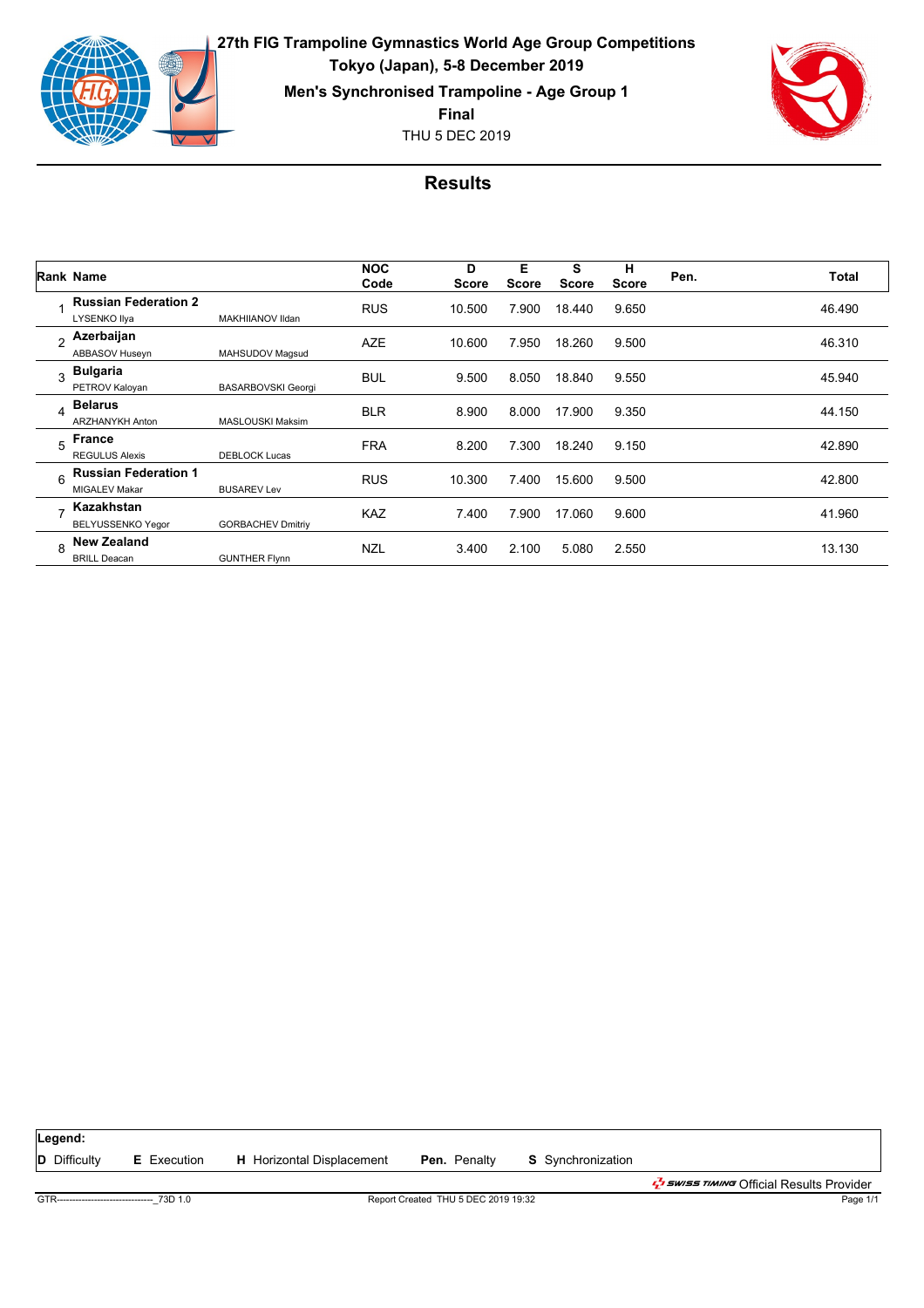

**27th FIG Trampoline Gymnastics World Age Group Competitions Tokyo (Japan), 5-8 December 2019 Women's Synchronised Trampoline - Age Group 1**

**Final**

THU 5 DEC 2019



|                       | <b>Rank Name</b>                               |                        | <b>NOC</b><br>Code | D<br>Score | Е<br><b>Score</b> | s<br><b>Score</b> | н<br><b>Score</b> | Pen. | Total  |
|-----------------------|------------------------------------------------|------------------------|--------------------|------------|-------------------|-------------------|-------------------|------|--------|
|                       | Georgia<br><b>BOCHORIDZE Maia</b>              | LAPIASHVILI Ana        | <b>GEO</b>         | 8.200      | 8.200             | 18.440            | 9.500             |      | 44.340 |
| $\mathfrak{D}$        | <b>Russian Federation</b><br>KULESHOVA Tatiana | <b>ALIAEVA Sofiia</b>  | <b>RUS</b>         | 9.000      | 8.150             | 17.780            | 9.350             |      | 44.280 |
| 3                     | Japan 1<br><b>TSUJITA Karin</b>                | TSUZUKU Yuka           | <b>JPN</b>         | 8.400      | 8.000             | 18.120            | 9.350             |      | 43.870 |
| $\boldsymbol{\Delta}$ | <b>Netherlands</b><br><b>WIJKSTRA Thalissa</b> | ULJEE Lina             | <b>NED</b>         | 8.500      | 6.850             | 17.160            | 9.250             |      | 41.760 |
| 5                     | Portugal<br><b>REIS</b> Ines                   | <b>VALENTE Teresa</b>  | <b>POR</b>         | 5.700      | 7.150             | 19.260            | 9.600             |      | 41.710 |
| 6                     | Greece<br>PAPADATOU Aikaterini                 | PAPADATOU Maria        | <b>GRE</b>         | 6.800      | 8.250             | 16.980            | 9.500             |      | 41.530 |
| $\overline{ }$        | <b>France</b><br><b>BROCKLY Camille</b>        | <b>LAMATHE Anae</b>    | <b>FRA</b>         | 7.800      | 7.400             | 17.200            | 8.850             |      | 41.250 |
| R                     | Japan 2<br><b>KATSUMORI Amane</b>              | <b>HADEWARA Sakura</b> | <b>JPN</b>         | 2.500      | 1.650             | 3.740             | 1.900             |      | 9.790  |

| Legend:             |                                            |                                  |                                     |                          |                                                           |
|---------------------|--------------------------------------------|----------------------------------|-------------------------------------|--------------------------|-----------------------------------------------------------|
| <b>D</b> Difficulty | <b>E</b> Execution                         | <b>H</b> Horizontal Displacement | <b>Pen.</b> Penalty                 | <b>S</b> Synchronization |                                                           |
|                     |                                            |                                  |                                     |                          | בשות <i>בלי ב-swiss דוואות O</i> fficial Results Provider |
|                     | GTR------------------------------- 73D 1.0 |                                  | Report Created THU 5 DEC 2019 19:31 |                          | Page 1/1                                                  |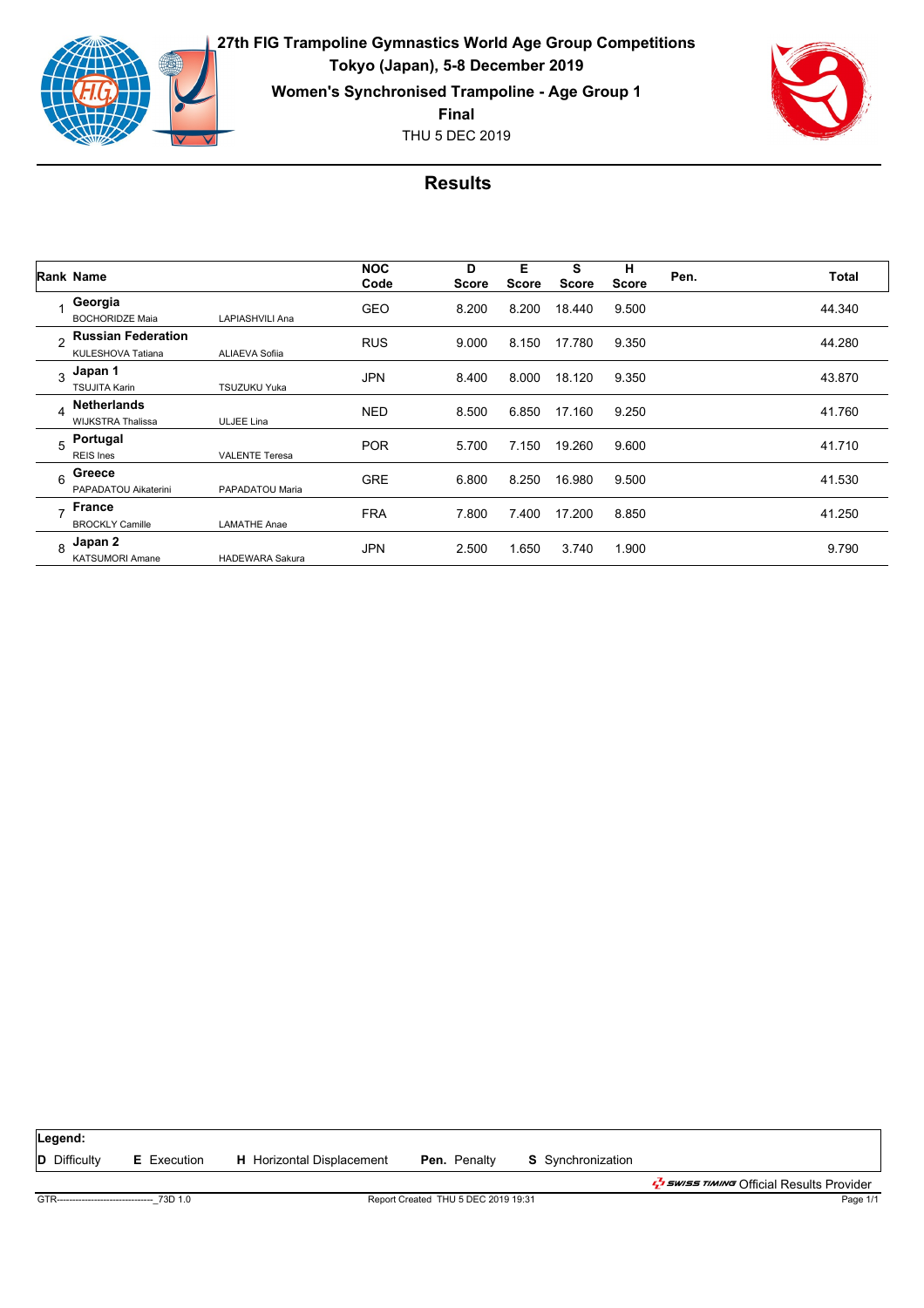

FRI 6 DEC 2019 **27th FIG Trampoline Gymnastics World Age Group Competitions Tokyo (Japan), 5-8 December 2019 Men's Synchronised Trampoline - Age Group 2 Final**



|        | Rank Name                                          |                         | <b>NOC</b><br>Code | D<br><b>Score</b> | Е<br><b>Score</b> | s<br>Score | н<br><b>Score</b> | Pen.     | <b>Total</b> |
|--------|----------------------------------------------------|-------------------------|--------------------|-------------------|-------------------|------------|-------------------|----------|--------------|
|        | Germany 1<br><b>RISCH Valentin</b>                 | <b>FEYH Miguel</b>      | <b>GER</b>         | 13.100            | 7.350             | 18.440     | 9.200             |          | 48.090       |
| $\sim$ | <b>Great Britain</b><br>COLE-DYER Tyler            | <b>BROWN Ryan</b>       | <b>GBR</b>         | 11.200            | 8.750             | 18.160     | 9.450             |          | 47.560       |
| 3      | Japan 2<br><b>AKAISHI Taiga</b>                    | NAKAYAMA Yorito         | <b>JPN</b>         | 10.300            | 8.300             | 19.260     | 9.400             |          | 47.260       |
| Δ      | <b>New Zealand</b><br><b>WEST Jack</b>             | JEFFERSON Ryan          | <b>NZL</b>         | 10.500            | 7.500             | 19.460     | 9.400             |          | 46.860       |
| 5      | France<br><b>HIBON Dayaen</b>                      | <b>CARETTE Robin</b>    | <b>FRA</b>         | 9.600             | 7.750             | 17.320     | 9.250             |          | 43.920       |
| 6      | <b>Russian Federation</b><br><b>NARTOV Dmitrii</b> | <b>ANISIMOV Maksim</b>  | <b>RUS</b>         | 10.500            | 8.100             | 15.480     | 9.550             |          | 43.630       |
| ۳      | Bulgaria 1<br><b>HRISTOV Viliyan</b>               | <b>GEORGIEV Dimitar</b> | <b>BUL</b>         | 9.700             | 7.200             | 16.780     | 9.050             | $-0.400$ | 42.330       |
| 8      | Australia 2<br><b>GREGOR Flynn</b>                 | SITKOWSKI Troy          | <b>AUS</b>         | 4.400             | 2.950             | 6.720      | 3.750             |          | 17.820       |

| Legend:                                     |                    |                                  |                                     |                          |                                                            |
|---------------------------------------------|--------------------|----------------------------------|-------------------------------------|--------------------------|------------------------------------------------------------|
| <b>D</b> Difficulty                         | <b>E</b> Execution | <b>H</b> Horizontal Displacement | <b>Pen.</b> Penalty                 | <b>S</b> Synchronization |                                                            |
|                                             |                    |                                  |                                     |                          | <sup>2</sup> <i>swiss TIMING</i> Official Results Provider |
| GTR-------------------------------- 73D 1.0 |                    |                                  | Report Created FRI 6 DEC 2019 19:41 |                          | Page 1/1                                                   |
|                                             |                    |                                  |                                     |                          |                                                            |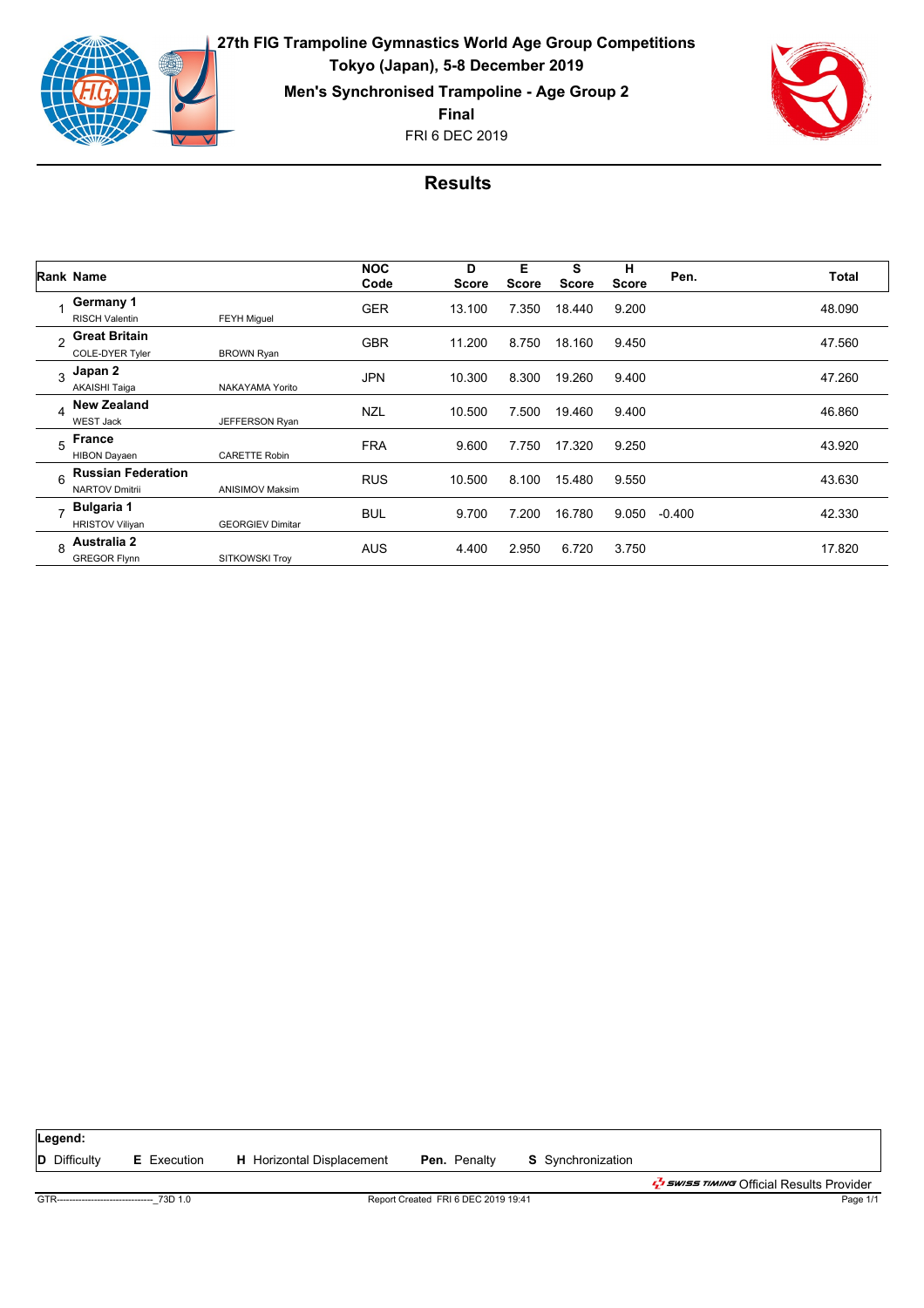

FRI 6 DEC 2019 **27th FIG Trampoline Gymnastics World Age Group Competitions Tokyo (Japan), 5-8 December 2019 Women's Synchronised Trampoline - Age Group 2 Final**



|                | Rank Name                                               |                       | <b>NOC</b><br>Code | D<br><b>Score</b> | Е<br><b>Score</b> | s<br><b>Score</b> | н<br><b>Score</b> | Pen. | Total  |
|----------------|---------------------------------------------------------|-----------------------|--------------------|-------------------|-------------------|-------------------|-------------------|------|--------|
|                | <b>Russian Federation 2</b><br><b>BLADTCEVA Anzhela</b> | <b>OLEFIR Natalia</b> | <b>RUS</b>         | 10.600            | 8.300             | 18.880            | 9.600             |      | 47.380 |
| $\mathcal{L}$  | Germany 1<br><b>MOELLER Maya</b>                        | EISLOEFFEL Aurelia    | <b>GER</b>         | 8.900             | 8.200             | 18.220            | 9.400             |      | 44.720 |
| 3              | Japan 2<br><b>ISHIDA Misaki</b>                         | ONO Haruna            | <b>JPN</b>         | 8.500             | 8.750             | 18.060            | 9.400             |      | 44.710 |
| 4              | <b>Belarus</b><br><b>MAKARANKA Hanna</b>                | SIARHEYEVA Maryia     | <b>BLR</b>         | 8.700             | 8.400             | 18.120            | 9.300             |      | 44.520 |
| 5              | <b>Netherlands</b><br>van GELDER Senna                  | <b>WESTHUIS Eline</b> | <b>NED</b>         | 8.900             | 7.200             | 18.040            | 9.300             |      | 43.440 |
| 6              | Australia 1<br>SOUTHALL Abigail                         | <b>GEELAN Tahlia</b>  | <b>AUS</b>         | 2.500             | 1.550             | 3.600             | 1.750             |      | 9.400  |
| $\overline{ }$ | Japan 1<br><b>TANAKA Kiko</b>                           | <b>HARIMA Kokone</b>  | <b>JPN</b>         | 2.000             | 1.750             | 3.160             | 1.850             |      | 8.760  |
| 8              | <b>Bulgaria</b><br>STAMOVA Kristina                     | PACHOVA Irena         | <b>BUL</b>         | 1.500             | 0.750             | 1.600             | 0.900             |      | 4.750  |

| Legend:             |                                             |                                  |                                     |                          |                                                                          |
|---------------------|---------------------------------------------|----------------------------------|-------------------------------------|--------------------------|--------------------------------------------------------------------------|
| <b>D</b> Difficulty | <b>E</b> Execution                          | <b>H</b> Horizontal Displacement | <b>Pen.</b> Penalty                 | <b>S</b> Synchronization |                                                                          |
|                     |                                             |                                  |                                     |                          | ב <i>ל באוואד ב<sup>ד</sup>י Swiss דוואות O</i> fficial Results Provider |
|                     | GTR-------------------------------- 73D 1.0 |                                  | Report Created FRI 6 DEC 2019 19:40 |                          | Page 1/1                                                                 |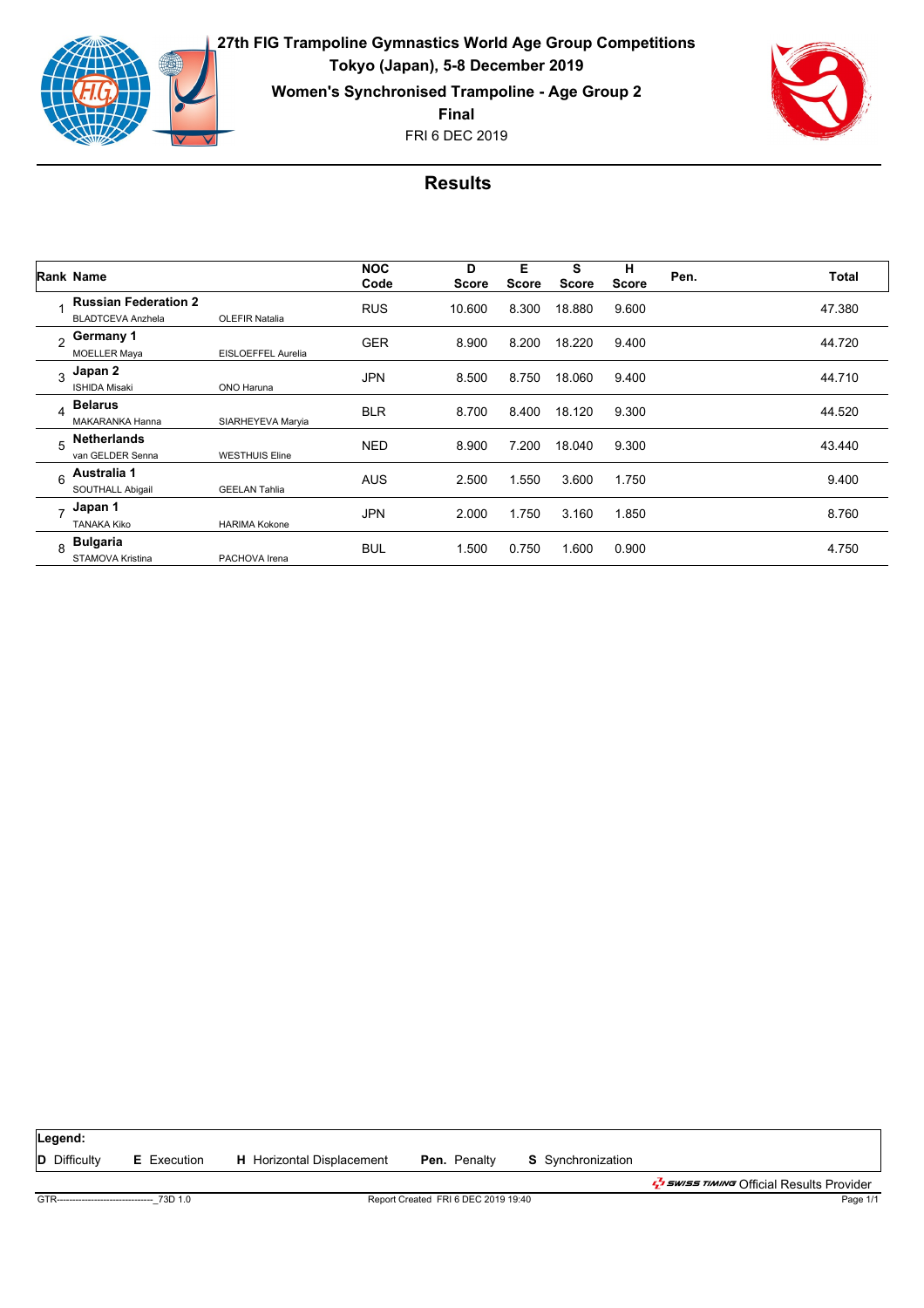

**27th FIG Trampoline Gymnastics World Age Group Competitions Tokyo (Japan), 5-8 December 2019 Men's Synchronised Trampoline - Age Group 3 Final**





|                         | <b>Rank Name</b>                                       |                            | <b>NOC</b><br>Code | D<br><b>Score</b> | Е<br><b>Score</b> | s<br><b>Score</b> | н<br><b>Score</b> | Pen. | <b>Total</b> |
|-------------------------|--------------------------------------------------------|----------------------------|--------------------|-------------------|-------------------|-------------------|-------------------|------|--------------|
|                         | <b>Belarus 1</b><br><b>BUILOU Andrei</b>               | STANKEVICH Sebastsyan      | <b>BLR</b>         | 13.100            | 8.600             | 19.180            | 9.550             |      | 50.430       |
| $\mathfrak{p}$          | <b>Belarus 2</b><br>YASKEVICH Stanislau                | <b>PSHANKO Daniil</b>      | <b>BLR</b>         | 13.100            | 8.100             | 18.600            | 9.400             |      | 49.200       |
| $\overline{\mathbf{3}}$ | <b>Russian Federation 2</b><br><b>PANTELEEV Kirill</b> | <b>ALIFATOV Aleksandr</b>  | <b>RUS</b>         | 14.200            | 7.550             | 18.060            | 8.850             |      | 48.660       |
| $\Delta$                | Turkey<br><b>ALTINDAG Elmas Ertug</b>                  | <b>DUMAN Muhammet Emin</b> | <b>TUR</b>         | 11.100            | 7.100             | 17.080            | 9.400             |      | 44.680       |
| 5                       | <b>New Zealand</b><br><b>DOUGAL James</b>              | <b>COSTLEY Liam</b>        | <b>NZL</b>         | 11.400            | 7.100             | 16.620            | 9.500             |      | 44.620       |
| 6                       | Japan 2<br>NAKAYAMA Motoki                             | YAMAZAKI Riku              | <b>JPN</b>         | 8.100             | 4.650             | 9.960             | 5.550             |      | 28.260       |
| $\rightarrow$           | <b>Great Britain</b><br><b>BLAND Martin</b>            | PERZAMANOS Zak             | <b>GBR</b>         | 7.600             | 3.800             | 9.220             | 4.550             |      | 25.170       |
| R                       | <b>Russian Federation 1</b><br><b>KOZLOV Kirill</b>    | <b>KASIMOV Danila</b>      | <b>RUS</b>         | 1.800             | 0.800             | 1.760             | 0.900             |      | 5.260        |

| Legend:                                     |                    |                                  |                                     |                          |                                                    |
|---------------------------------------------|--------------------|----------------------------------|-------------------------------------|--------------------------|----------------------------------------------------|
| <b>D</b> Difficulty                         | <b>E</b> Execution | <b>H</b> Horizontal Displacement | <b>Pen.</b> Penalty                 | <b>S</b> Synchronization |                                                    |
|                                             |                    |                                  |                                     |                          | ב <i>ל באווחיד בל</i> א <i>בלי ביווחיד בבואותי</i> |
| GTR-------------------------------- 73D 1.0 |                    |                                  | Report Created SAT 7 DEC 2019 19:34 |                          | Page 1/1                                           |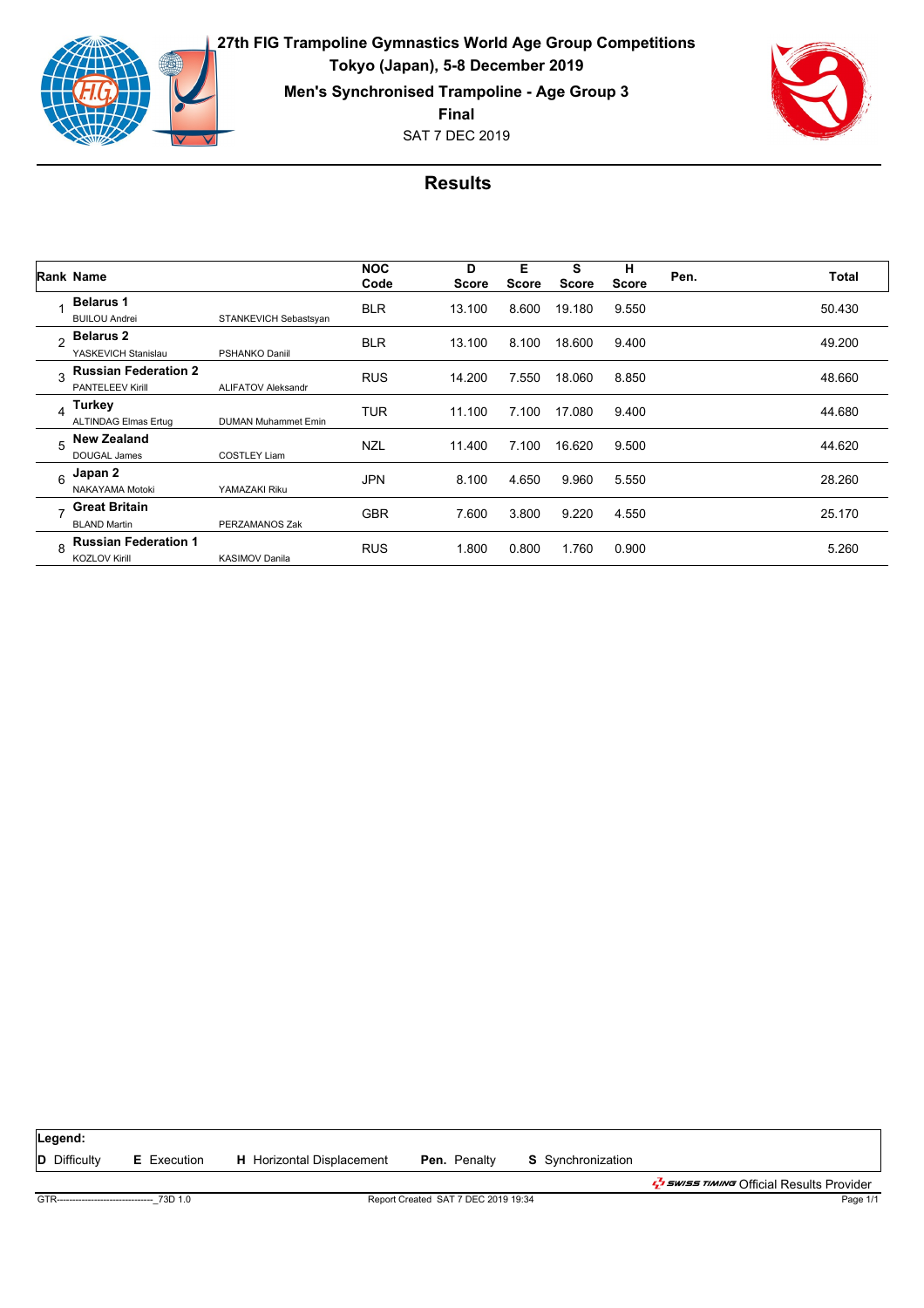

**27th FIG Trampoline Gymnastics World Age Group Competitions Tokyo (Japan), 5-8 December 2019 Women's Synchronised Trampoline - Age Group 3 Final**

SAT 7 DEC 2019



|                | Rank Name                                        |                         | <b>NOC</b><br>Code | D<br>Score | Е<br><b>Score</b> | s<br><b>Score</b> | н<br><b>Score</b> | Pen. | Total  |
|----------------|--------------------------------------------------|-------------------------|--------------------|------------|-------------------|-------------------|-------------------|------|--------|
|                | <b>Belarus 1</b><br>STALIAROVA Aliaksandra       | YARSHOVA Katsiaryna     | <b>BLR</b>         | 10.200     | 8.650             | 19.340            | 9.450             |      | 47.640 |
| $\mathfrak{p}$ | <b>Russian Federation 2</b><br>SHMELEVA Veronika | NAZUKOVA Daria          | <b>RUS</b>         | 10.700     | 8.600             | 18.780            | 9.250             |      | 47.330 |
| $\overline{3}$ | <b>Russian Federation 1</b><br>EPIFANOVA Anna    | MIKHAILOVA Mariia       | <b>RUS</b>         | 10.300     | 8.350             | 19.340            | 9.200             |      | 47.190 |
| Δ              | <b>Belarus 2</b><br>SHADZKO Palina               | <b>KUIDAN Viktoryia</b> | <b>BLR</b>         | 10.200     | 8.450             | 18.400            | 9.450             |      | 46.500 |
|                | $_5$ Georgia 1<br><b>DASHNIANI Sophio</b>        | <b>APAKIDZE Anano</b>   | <b>GEO</b>         | 10.600     | 7.800             | 17.440            | 9.300             |      | 45.140 |
| 6              | <b>United States 2</b><br><b>WARZECHA Brooke</b> | <b>AMANO Maia</b>       | <b>USA</b>         | 11.400     | 7.550             | 15.680            | 9.500             |      | 44.130 |
| $\overline{ }$ | Germany 1<br><b>LAUHOEFER Saskia</b>             | <b>PAPE Nina</b>        | <b>GER</b>         | 7.200      | 7.100             | 17.080            | 8.450             |      | 39.830 |
| 8              | <b>Great Britain</b><br><b>HOVE Brodie</b>       | <b>MOSELEY Lois</b>     | <b>GBR</b>         | 3.400      | 2.350             | 5.820             | 2.900             |      | 14.470 |

| Legend:                                    |                    |                                  |                                     |                          |                                                              |
|--------------------------------------------|--------------------|----------------------------------|-------------------------------------|--------------------------|--------------------------------------------------------------|
| <b>D</b> Difficulty                        | <b>E</b> Execution | <b>H</b> Horizontal Displacement | <b>Pen.</b> Penalty                 | <b>S</b> Synchronization |                                                              |
|                                            |                    |                                  |                                     |                          | <i>- <sup>1</sup> ≤wiss ™iming</i> Official Results Provider |
| GTR------------------------------- 73D 1.0 |                    |                                  | Report Created SAT 7 DEC 2019 19:34 |                          | Page 1/1                                                     |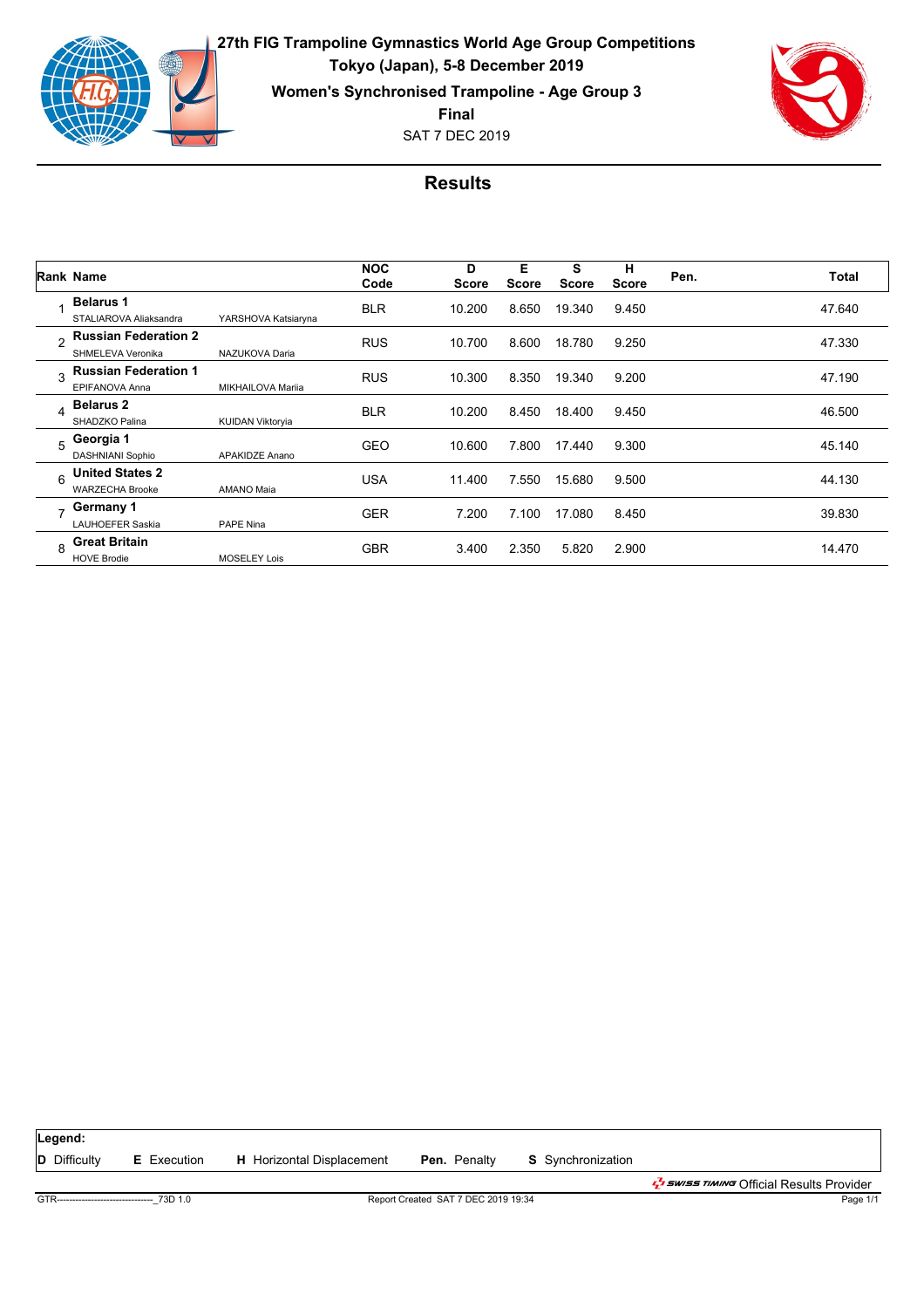

SUN 8 DEC 2019 **27th FIG Trampoline Gymnastics World Age Group Competitions Tokyo (Japan), 5-8 December 2019 Men's Synchronised Trampoline - Age Group 4 Final**



|              | <b>Rank Name</b>                                    |                          | <b>NOC</b><br>Code | D<br><b>Score</b> | Е<br><b>Score</b> | s<br><b>Score</b> | н<br><b>Score</b> | Pen. | Total  |
|--------------|-----------------------------------------------------|--------------------------|--------------------|-------------------|-------------------|-------------------|-------------------|------|--------|
|              | <b>France</b><br><b>CHARTIER Julian</b>             | <b>CHEVALIER Alexis</b>  | <b>FRA</b>         | 14.200            | 7.800             | 18.640            | 9.550             |      | 50.190 |
| C            | <b>United States 2</b><br><b>VERDEROSA Nicholas</b> | <b>ISENBERG Joseph</b>   | <b>USA</b>         | 13.800            | 7.650             | 19.040            | 9.350             |      | 49.840 |
| $\mathbf{R}$ | Germany 2<br><b>BUDDE Max</b>                       | <b>LAUXTERMANN Caio</b>  | <b>GER</b>         | 13.300            | 7.600             | 18.580            | 8.950             |      | 48.430 |
| 4            | <b>Russian Federation 1</b><br><b>BAYKOV</b> Igor   | <b>RUDENKO Alexander</b> | <b>RUS</b>         | 13.600            | 7.850             | 17.620            | 9.250             |      | 48.320 |
| 5            | Spain 2<br><b>DOMURO Lucas</b>                      | <b>CID Nicolas</b>       | <b>ESP</b>         | 12.400            | 7.300             | 18.380            | 9.100             |      | 47.180 |
| 6            | Kazakhstan<br>GRACHYOV Igor                         | <b>BARKOV Roman</b>      | <b>KAZ</b>         | 8.600             | 4.650             | 10.520            | 5.500             |      | 29.270 |
| -            | Japan 1<br><b>ISHIKAWA Yamato</b>                   | NAKAZONO Takato          | <b>JPN</b>         | 7.600             | 4.000             | 9.380             | 4.650             |      | 25.630 |
| 8            | <b>Bulgaria</b><br><b>MITEV Mihael</b>              | MIHALEV Mariyan          | <b>BUL</b>         | 1.800             | 0.800             | 1.940             | 1.000             |      | 5.540  |